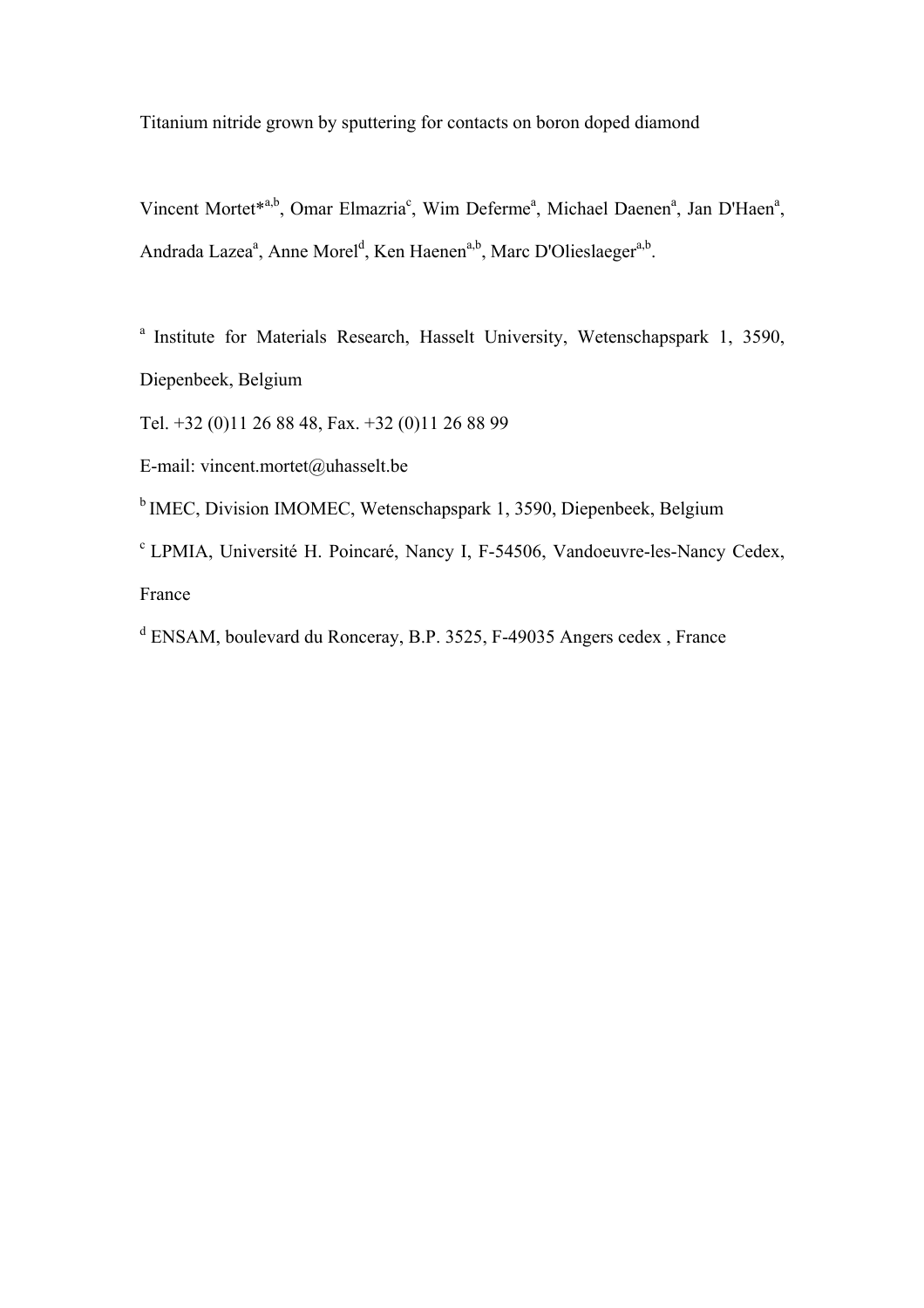Titanium nitride grown by sputtering for contacts on boron doped diamond

Keywords: Titanium nitride, Characterization, Sputtering

#### Abstract

Due to its exceptional properties, semiconducting diamond is expected to be used for electrically active devices which can be operated in harsh environments. Such devices need reliable ohmic contacts that can also stand hostile environments. Titanium nitride (TiN) is a chemically stable material with good electrical conductivity. In this work, TiN contacts on boron doped diamond have been made and characterized. TiN films were deposited by reactive magnetron sputtering. Boron doped diamond layers were deposited by plasma enhanced chemical vapour deposition. Optimal deposition conditions have been determined to obtain TiN films with low resistivity (~100  $\mu\Omega$ .cm), high reflectance in IR region and low stress. TiN contacts show ohmic behaviour after annealing at 750°C.

# 1. Introduction

The exceptional properties of diamond and the possibility to obtain diamond films at low pressure on different types of substrates, make this material a good candidate for a large number of novel applications. Diamond also offers the possibility to fabricate electrically active devices which can be operated at elevated temperatures, in hostile environments. Diamond can also be used in biomedical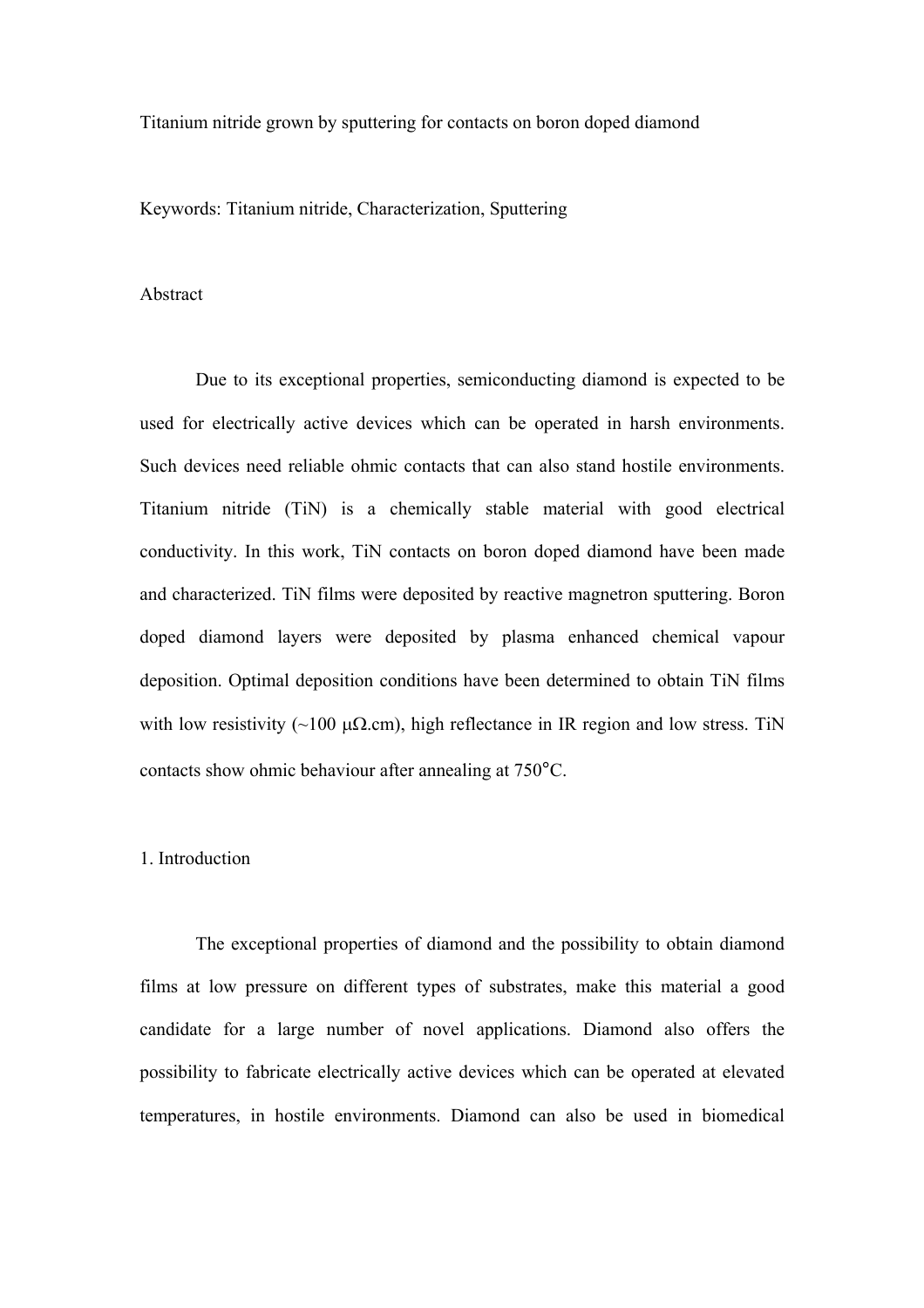applications and it fulfils the main requisites for use in human implants due to its biocompatibility and its chemical stability.

Titanium nitride (TiN) is a hard, dense, refractory material with high electrical conductivity. TiN has good optical properties, including an attractive gold-tinged appearance when pure, and it has a high reflectance in the IR range. Titanium nitride is thermodynamically stable in air up to 600°C and it is inert to corrosive media. Like diamond, TiN is a non-toxic and biocompatible material. TiN meets the Food and Drug Administration (FDA) guidelines and it has been approved for use in numerous medical/surgical devices, including implants. TiN is also widely employed in semiconductor manufacturing as a "diffusion barrier" layer and It has already been used as ohmic contact on GaN and SiC [1, 2].

The use of TiN in combination with diamond is attractive for the construction of ohmic contacts, operating either at elevated temperatures, in hostile chemical and radiation environments or in biologic environment.

In this paper, an optimization of TiN thin films grown by reactive DC-pulsed magnetron sputtering is reported. Structural, mechanical, optical and electrical properties of TiN films have been measured. Homo-epitaxial boron doped diamond layers were grown by Plasma Enhance Chemical Vapor Deposition and they were characterized by Fourier Transform Photocurrent Spectroscopy (FTPS) [3]. Finally, TiN contacts on boron doped diamond have been made and characterized.

### 2. Experimental

The titanium nitride layers were deposited on silicon (100) and fused silica substrates. The substrates were ultrasonically cleaned in trichloroethylene, acetone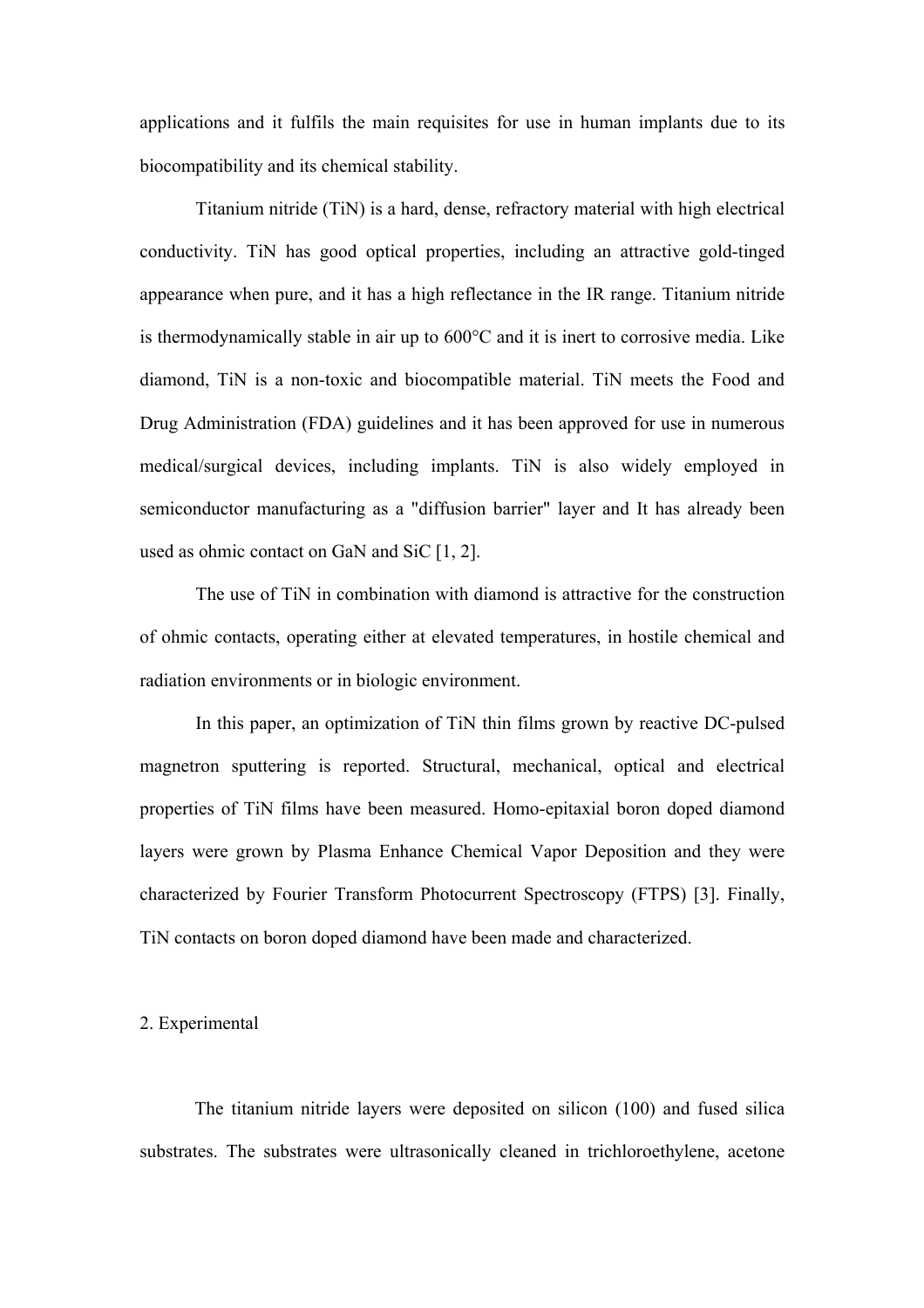and alcohol and they were dried with pure nitrogen. The titanium target (10 cm in diameter, 99.99% purity), which is held on the water-cooled magnetron cathode, was sputtered in a mixture of argon and nitrogen. The argon and nitrogen flow rates ( $\Phi_{Ar}$ and  $\Phi_N$ , respectively) were controlled by two mass flows and the total gas flow rate was kept constant (50 sccm). The total pressure was controlled with a throttling valve situated in front of the turbo-molecular drag pump. The target power supply was driven in constant-power mode at 250 kHz pulse frequency and 1600ns pulse width. The distance between the target and the substrate holder can be adjusted. The substrates were not heated and their temperature was only dependent on the plasma heating.

Before deposition, the sputtering chamber was evacuated to a pressure below  $2.10^{-6}$  mbar. The target was cleaned in an argon discharge for 10 minutes and was presputtered in the same conditions as the film deposition conditions for additional 10 minutes. During these steps, the substrates are shielded from deposition by a shutter. TiN films were deposited under various target power  $(P)$ , total pressure  $(P_t)$ , target to substrate distance (d) and nitrogen ratio  $(R_N = \Phi_N/(\Phi_{Ar} + \Phi_N))$ . The investigated deposition conditions are summarised in table I.

Titanium nitride films were characterised by X-ray diffraction in  $\theta$ -2 $\theta$  scan mode with  $CuK<sub>α1</sub>$  radiation.and scanning electron microscopy (SEM). The films thicknesses were measured by SEM cross-section observation. The mechanical stress was calculated from substrate curvature measurements using the Stoney formula [4]. The substrates curvatures were measured by a Dekta $k<sup>3</sup>ST$  profilometer. Electrical characterizations of the films were performed using a four-points probe. Finally, optical reflectance of TiN films was also measured in near infrared, visible and ultraviolet range (NIR-Vis-UV).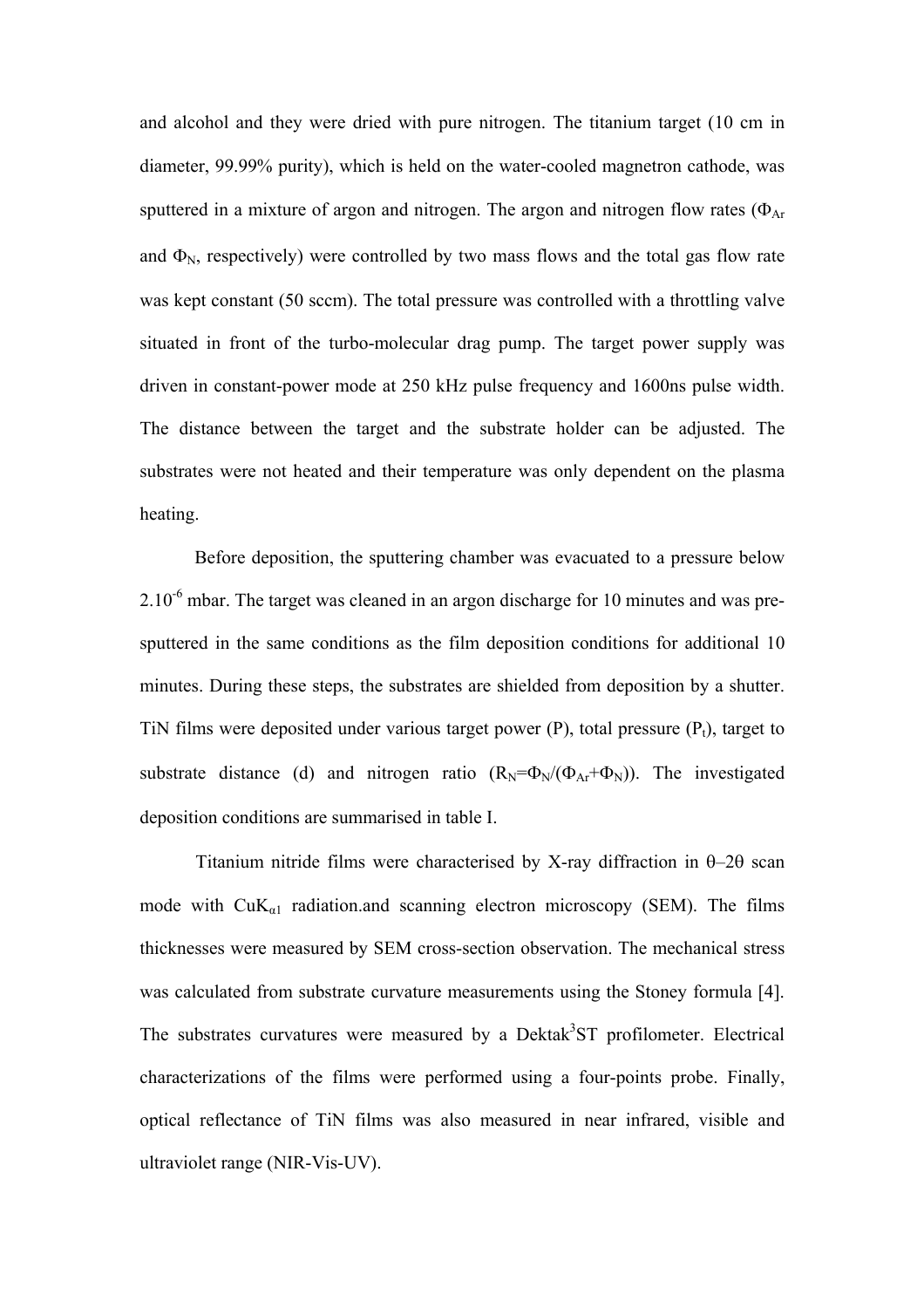Boron doped diamond layers were grown on (100) Ib  $2.5 \times 2.5 \times 0.5$  mm<sup>3</sup> single crystal diamond samples by plasma enhanced chemical vapour deposition (PECVD) in a home made NIRIM type reactor [5]. Before deposition, the vacuum chamber is evacuated to a base pressure lower than  $10^{-6}$  mbar with a turbo-molecular pump. Boron doping is achieved using trimethilboron (TMB) diluted in hydrogen (200ppm). The thickness of the boron doped layers was calculated from the mass measurement assuming that the density of the epilayer is 3.52. Resistivity of the ptype layers was measured using the Van der Pauw resistivity measurement method. The incorporation of substitutional boron in the diamond layer was confirmed using Fourier Transform Photocurrent Spectroscopy (FTPS) at liquid nitrogen temperature. Ohmic titanium/aluminum inter-digitated electrodes with a special period of 400 mm were obtained by lift-off. Electrical characterisation of the diamond layer and TiN contacts were made using circular transmission line model measurements (c-TLM) [6].

## 3. Results and discussion

## 3.1 titanium nitride growth

 First, TiN films were deposited at different nitrogen concentrations at low pressure (with d=5 cm, P=450 W). Films deposited at  $R_N$ =100% are gray, films deposited at lower nitrogen concentration have a copper-like colour, whereas films deposited at  $R_N = 5\%$  are golden which is a particularity of stoechiometric TiN. X-ray diffraction patterns of these films are reported in Figure 1. All films deposited at a nitrogen concentration higher than 30% do not exhibit any diffraction peak. At lower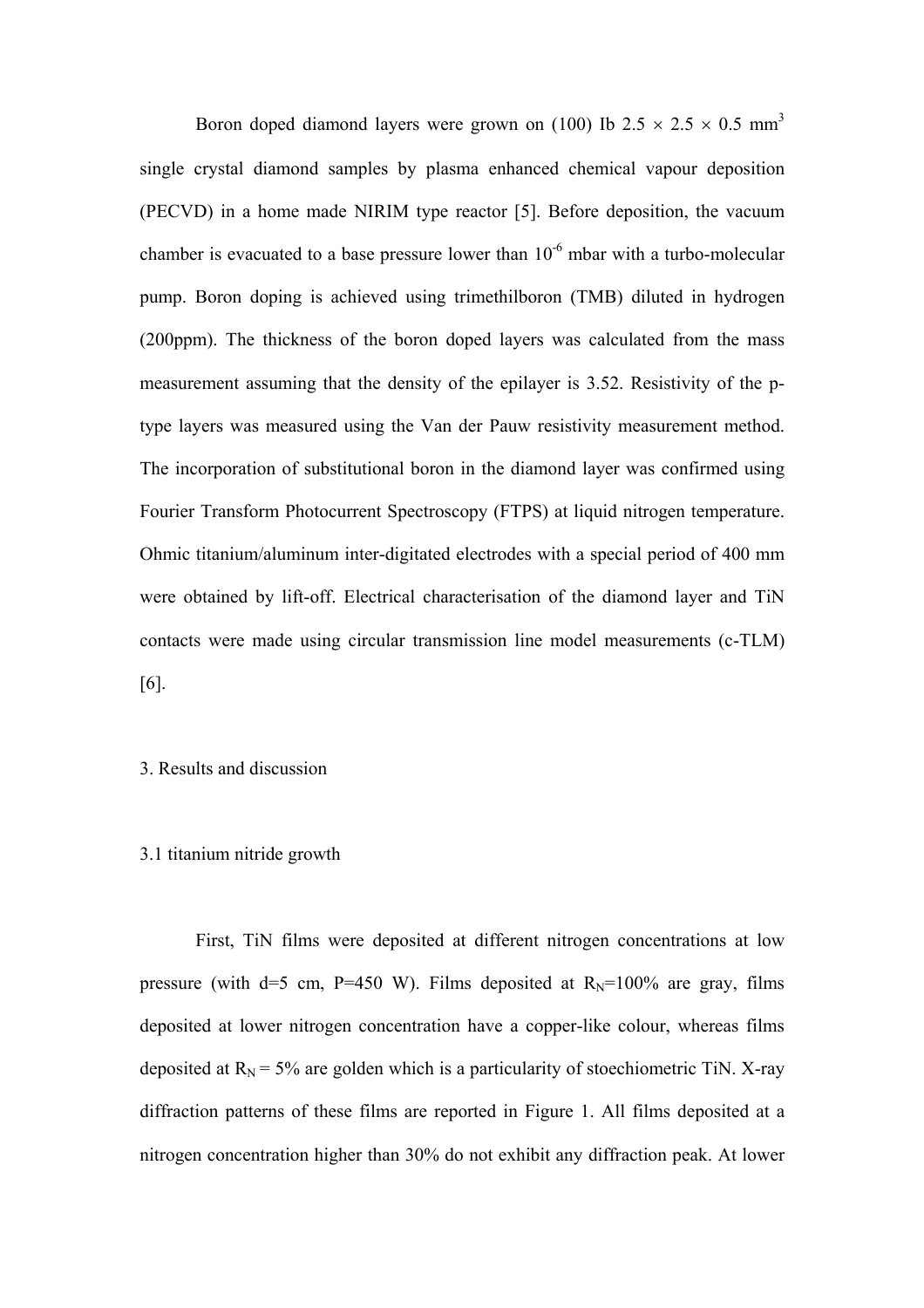nitrogen concentration, X-ray diffraction patterns show a peak at 2θ~36.6° related to the (111) TiN peak. The most intense peak was obtained at  $R_N = 5\%$  and it is shifted to lower 2θ. This is probably due to a high stress in the layer as one can see from the inset of Figure 1 where the variation of the films stress as a function of the nitrogen concentration is represented. The stress is compressive and maximum  $(\sim 1.3 \text{ GPa})$  at  $R_N = 5\%$ .

Second, TiN films were deposited at different target's powers and different total pressures at  $R_N = 5\%$ . All these films show the X-ray diffraction peak of (111) TiN. The optimal target power has been found to be 450W. As one can see on Figure 2a, the stress of the layer is high  $(\sim 2 \text{ Gpa})$  at low pressure whatever the target power is, and it decreases to nearly no stress for pressures higher than  $20-30\times10^{-3}$  mbar. We have observed that films deposited at higher pressure and without stress, are slightly less shiny than the films deposited at lower pressure. Figure 2b shows the resistivity of the TiN films as a function of the total pressure and the target power. The resistivity of the films is low (~100  $\mu\Omega$ .cm) at low pressure and rises at the threshold pressure of  $\sim 20{\text -}30\times10^{-3}$  mbar. Figure 3 shows the reflectivity spectra of TiN films deposited at different pressures. The reflectivity spectra are characteristic of a free-electron system in a metal with a reflectivity edge at  $\sim$  400 nm, due to a screened plasma resonance [7]. One can see that the reflectivity in the IR region of TiN films deposited at low pressure is higher than those deposited at high pressure whatever the target power. The lower reflectivity might be due to either surface scattering due to the films roughness or different electrical properties of the films. TiN films with the lowest resistivity are obtained at target powers between 375W and 450W. Figure 4 show the typical SEM pictures of a film deposited at low pressure and a film deposited at high pressure. Films deposited at low pressure are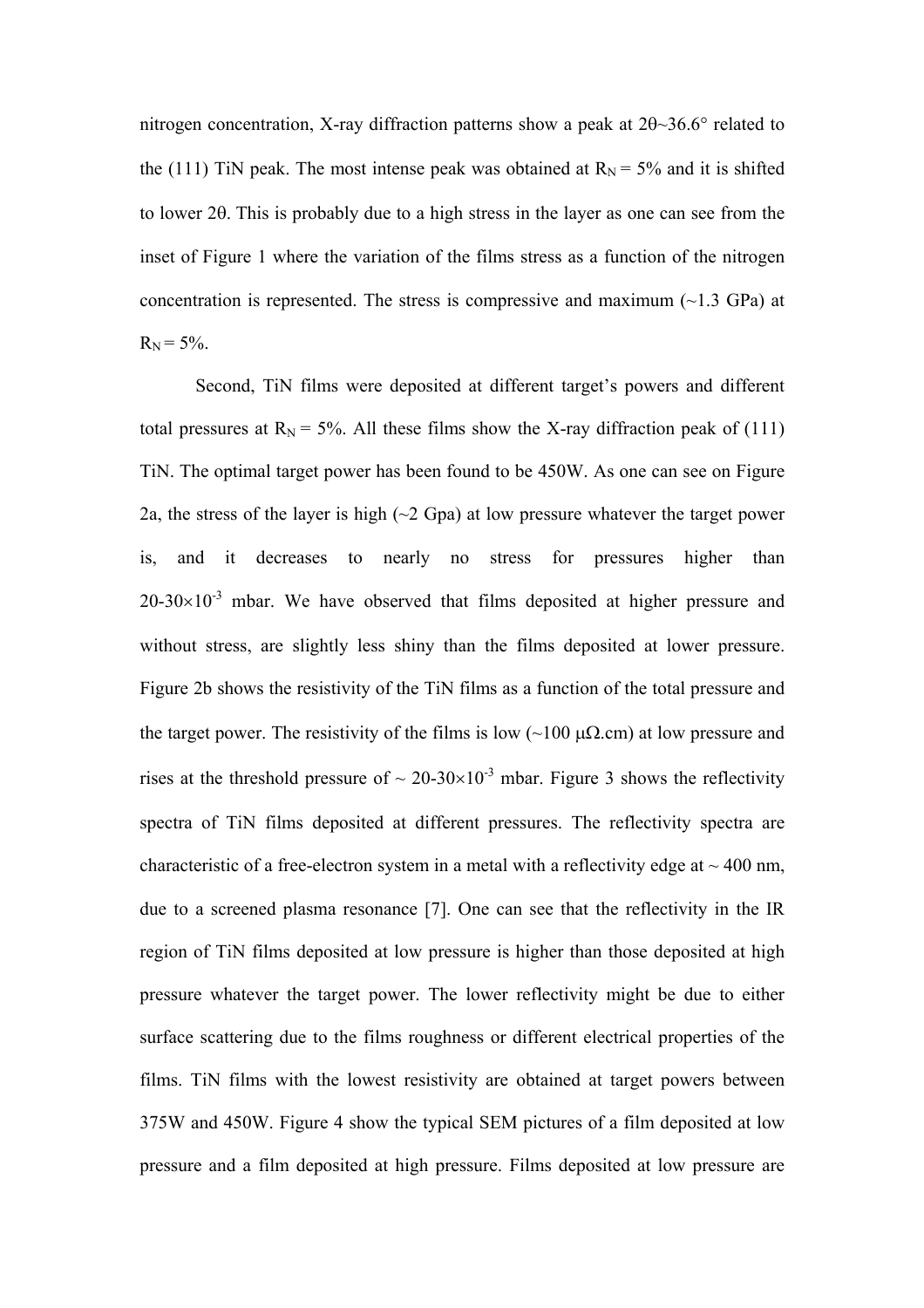smooth with very fine grains, whereas films deposited at high pressure are rough with large grains.

Properties of films deposited at low pressure and different target-to-substrate distances (from 5 cm to 13 cm) have been investigated. No significant effects of the target-to-substrate distance on the stress, the morphology and the reflectivity of the layers have observed, however the increase distance does decrease the crystalline quality and the deposition rate.

In the optimal deposition conditions (P=375-450 W, P<sub>t</sub>=20 mbar, R<sub>N</sub> = 5%,  $d = 5$ cm), low stress, high reflectivity in the IR range, low resistivity TiN films with a (111) crystalline orientation are obtained. The chemical stability of TiN films has been tested. TiN films were let in Aqua Regia and in a Al etchant solution (H3PO4:HNO3:H2O 60:7:10). TiN films are slowly etched in Aqua Regia (10 nm/hour) and they are not etched in the Al etching solution while they are etched in hot  $H_2O_2$ .

### 3.2 Homoepitaxial boron doped diamond growth and electrical characterisation

Doped diamond layers were grown in a mixture of 1% of methane diluted in hydrogen at a total pressure of 110 mbar, a microwave power of 500 W and a substrate temperature of  $\sim$ 1100°C. The B/C ratio in the plasma was adjusted from 4 ppm up to 32 ppm. During deposition, the total gases mass flow rate was kept constant at 500 sccm. The layers morphology has been observed by optical microscopy. The diamond layers show pits and non epitaxial crystallites on their surfaces. The number of those defects varies a lot from one sample to another. Those defects can come from the quality of the samples surface before deposition and/or the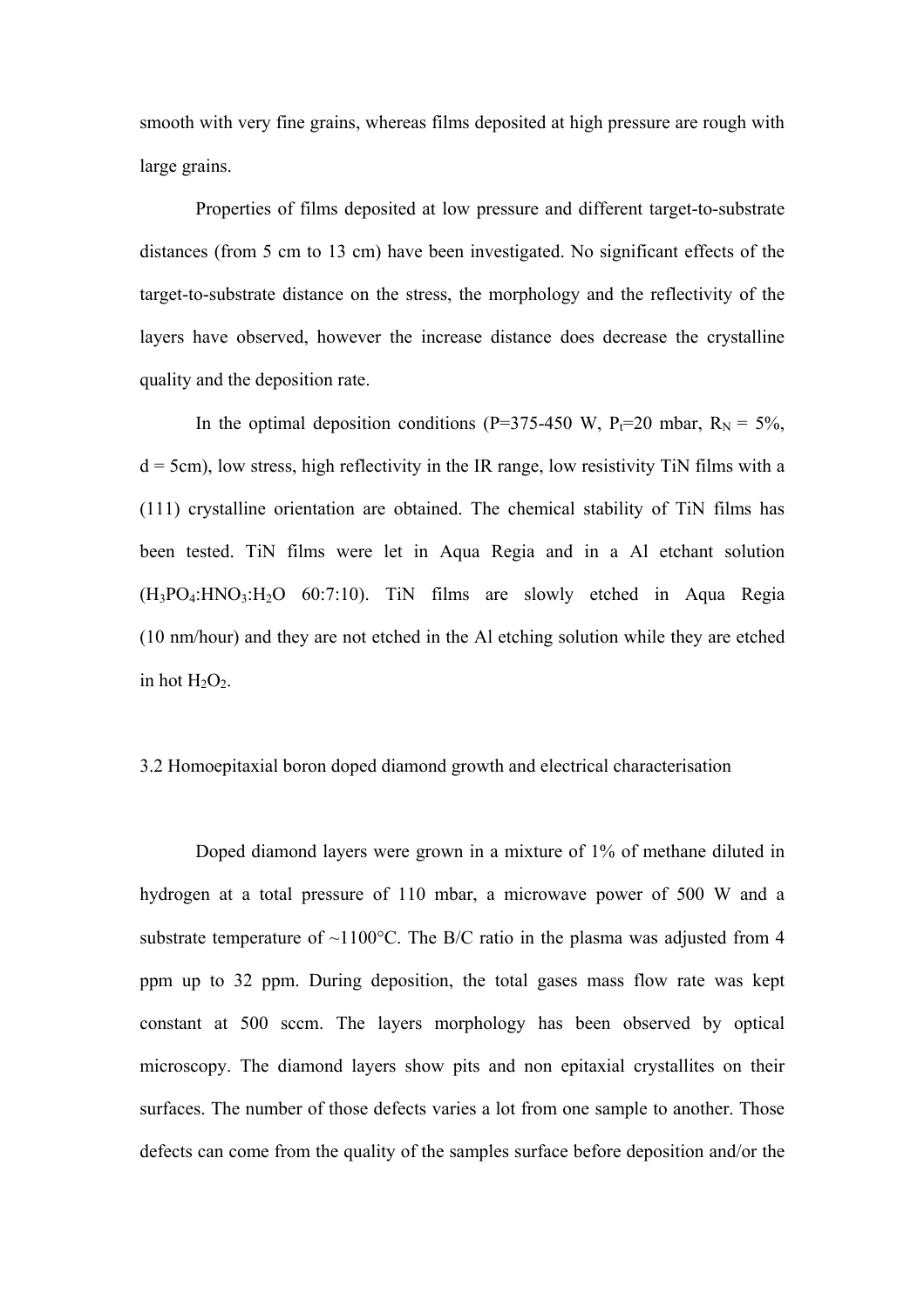cleaning process before deposition. Figure 5 shows the FTPS spectra of a boron doped diamond layer obtained using a B/C ratio of 4 ppm. The spectrum exhibits a clear photoionisation threshold at 0.37 eV and a peak at 0.347 eV. The photocurrent signal shows two series of equidistant minima starting at 0.30 and 0.35 eV with a period of  $\sim$  165 meV. All these results are a clear signature of boron incorporation in the diamond layer [8]. The resistivity of the diamond layer decreases from 14  $\Omega$  cm to 0.8 Ω.cm as the TMB concentration increases.

Electrical characterisation of TiN contacts on boron doped diamond layer were made using circular transmission line model measurements. The circular contacts were obtained by lift-off. Prior to TiN deposition, the surface of the doped diamond layers were oxidised in hot  $H_2SO_4$  and  $KNO_3$  solution to remove non-diamond carbon and the hydrogenated surface. Figure 6 shows the I-V curves of a boron doped diamond layer (18 ppm) with as deposited and annealed (at 450°C and 750°C) TiN contacts. As deposited and 450°C annealed contacts are highly resistive, while contacts annealed at 750°C show ohmic contact behavior. The specific contact resistivitance  $(\rho_c)$  could only have been determined for the diamond layers grown with a B/C  $\geq$  26 ppm:  $\rho_c \sim 10^{-2} \Omega.cm^2$ . This result is one order of magnitude higher than Ti/Pt/Au contacts [9]. This might be due to a low dopant concentration [9] or/and a different reactivity of TiN an Ti to form ohmic contact.

## **4. Conclusion**

TiN films deposited by reactive magnetron sputtering have studied and characterised. Smooth and conductive TiN films with low stress were obtained in optimal deposition conditions. It has been observed that the properties of the TiN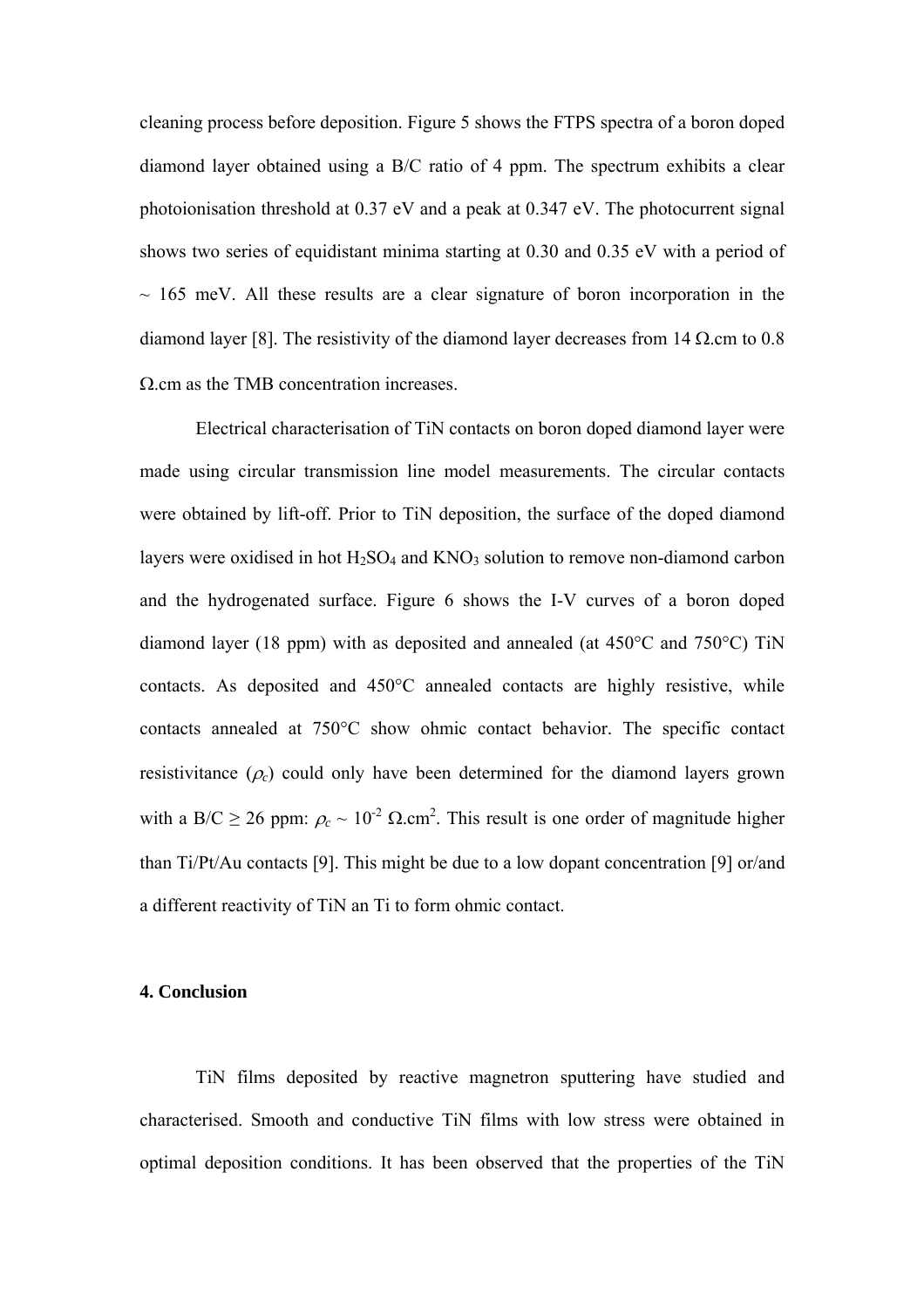films are strongly dependant on the nitrogen concentration and the total pressure. TiN contacts were deposited using photolithography and lift-off techniques onto boron doped diamond obtained by PECVD. Experimental results show that ohmic contacts can be formed after annealing at temperatures  $\geq 750^{\circ}$ C. This first results show that TiN conctacts can be formed on boron doped diamond and they can be used for electronic applications in harsh environments or in biological environments on p type diamond semiconductor.

#### Acknowledgements

This work has been supported by the IWT-SBO-project No. 030219 "CVD Diamond, a novel multifunctional material for high temperature electronics, high power/high frequency electronics and bioelectronics". KH is a Postdoctoral Fellow of the Research Foundation – Flanders (FWO-Vlaanderen).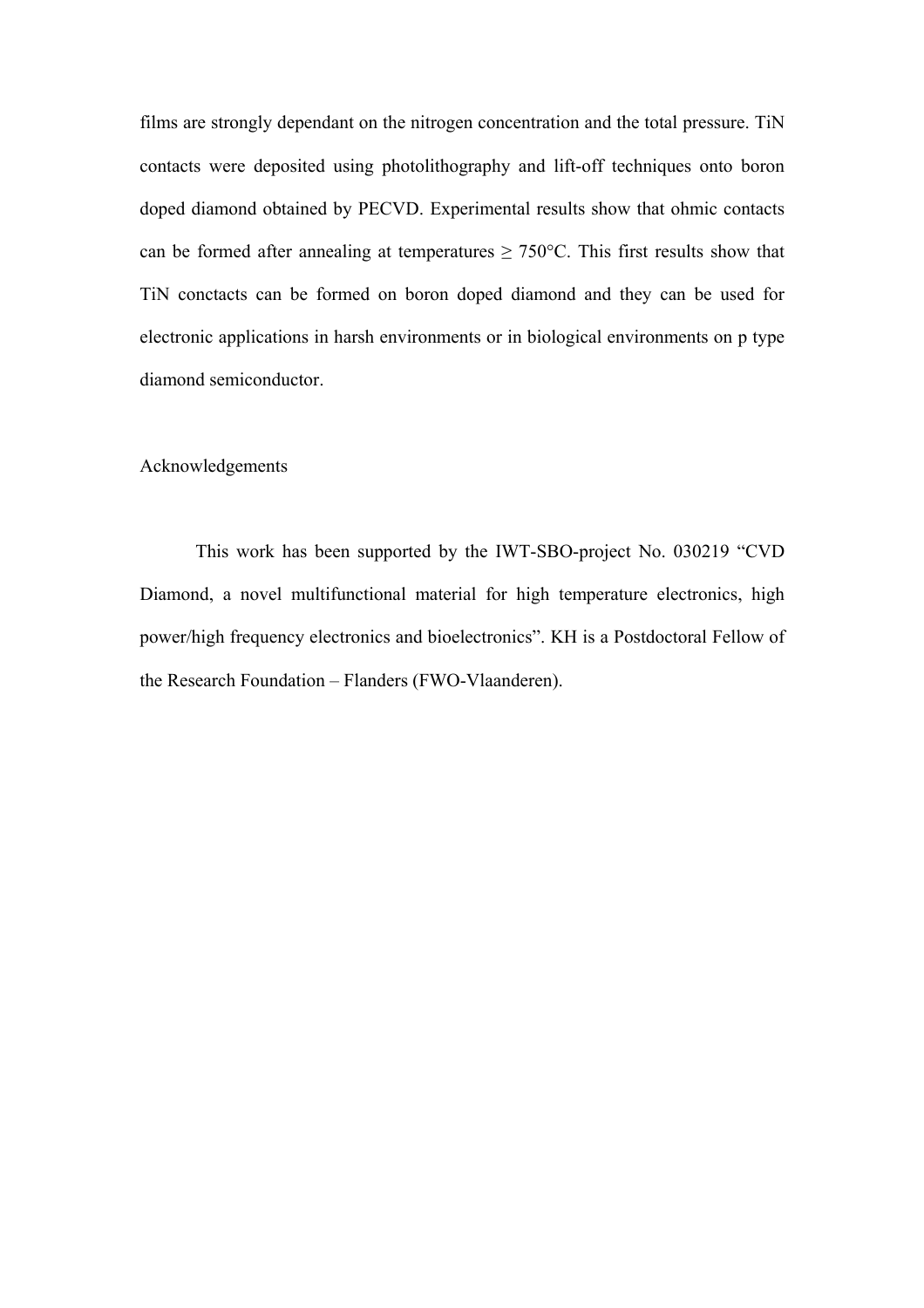# References

- [1] C.A. Dimitriadis, Th. Karakostas, S. Logothetidis, G. Kamarinos, J. Brini, G. Nouet, Solid-State Electronics **1999**, 43, 1969.
- [2] B. Pécz, Appl. Surf. Sci. **2001**, 184, 287.
- [3] M. Vanecek and A. Poruba, Appl. Phys. Lett. **2002**, 80, 719.
- [4] G.G. Stoney, Proc. R. Soc. **1909**, A82, 172.
- [5] Koji Kobasi, (2005) in *Diamond films Chemical vapor deposition for oriented and heteroepitaxial growth* Elsevier p.17.
- [6] G.K. Reeves, Slid-State Electronics **1980**, 23, 487.
- [7] A. Tarniowy, R. Mania, M. Rekas, Thin solid Films **1997**, 311, 93.
- [8] R. Kravets,Ph.D. Thesis, Czech Technical University, Prague, 2005.
- [9] Y.G. Chen, M. Ogura, S. Yamasaki, H. Okushi, Diamond Relat. Mater. **2004**, 13, 2121.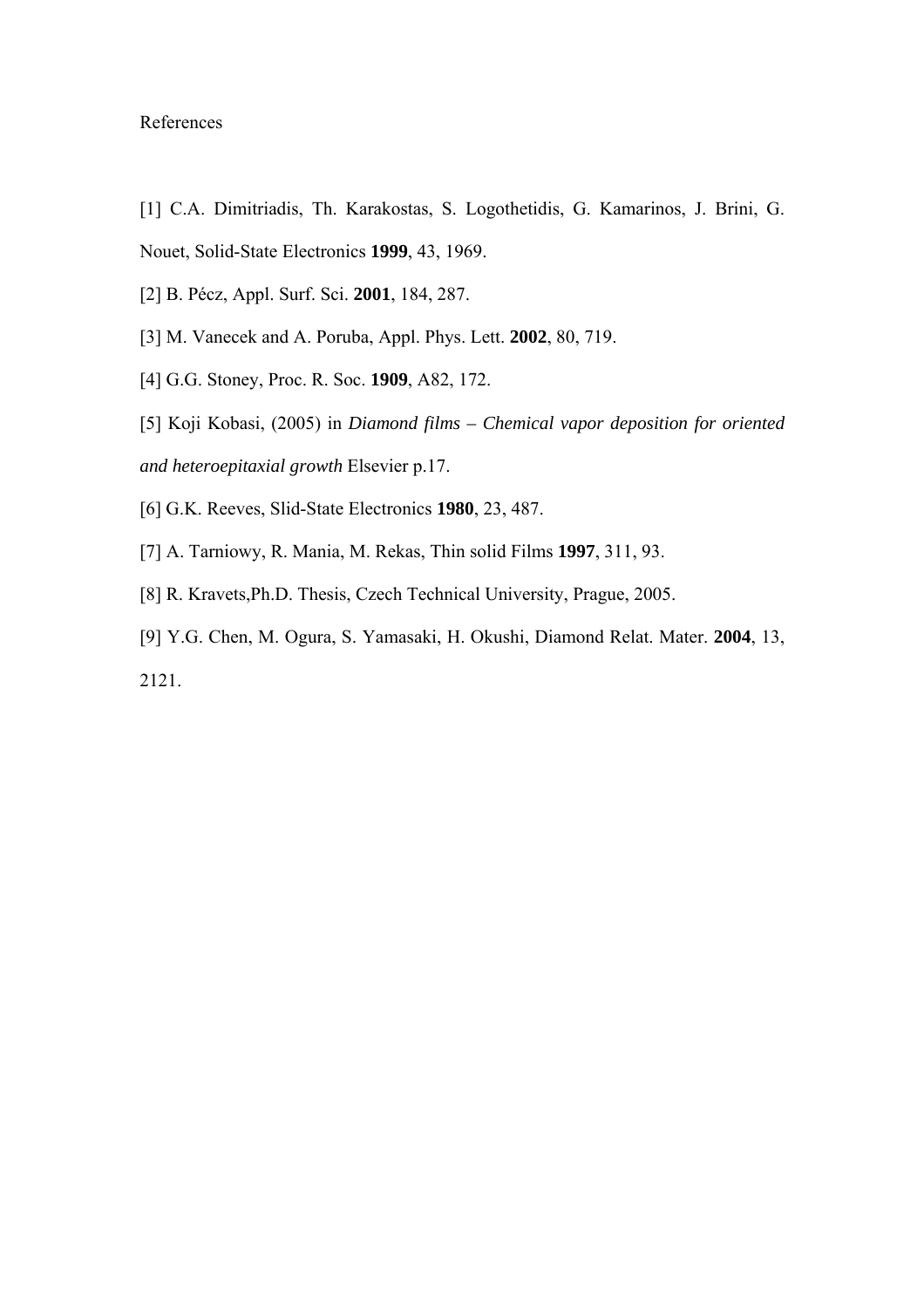Table 1: Summary of the investigated deposition conditions and the optimal depositions conditions.

|                              | Studied range                        | Optimal conditions           |
|------------------------------|--------------------------------------|------------------------------|
| Base pressure                | $2\times10^{-6}$ mbar                |                              |
| Target                       | Ti (99.99% pure) $\varnothing$ 10 cm |                              |
| Gases                        | Argon - Nitrogen                     | 5% nitrogen in Argon         |
| Target-to-substrate distance | 5 to 13 cm                           | 5 cm                         |
| Target power                 | 375 to 750W                          | 375-450 W                    |
| Total pressure               | 4.7 to $49\times10^{-3}$ mbar        | 20 to $30\times10^{-3}$ mbar |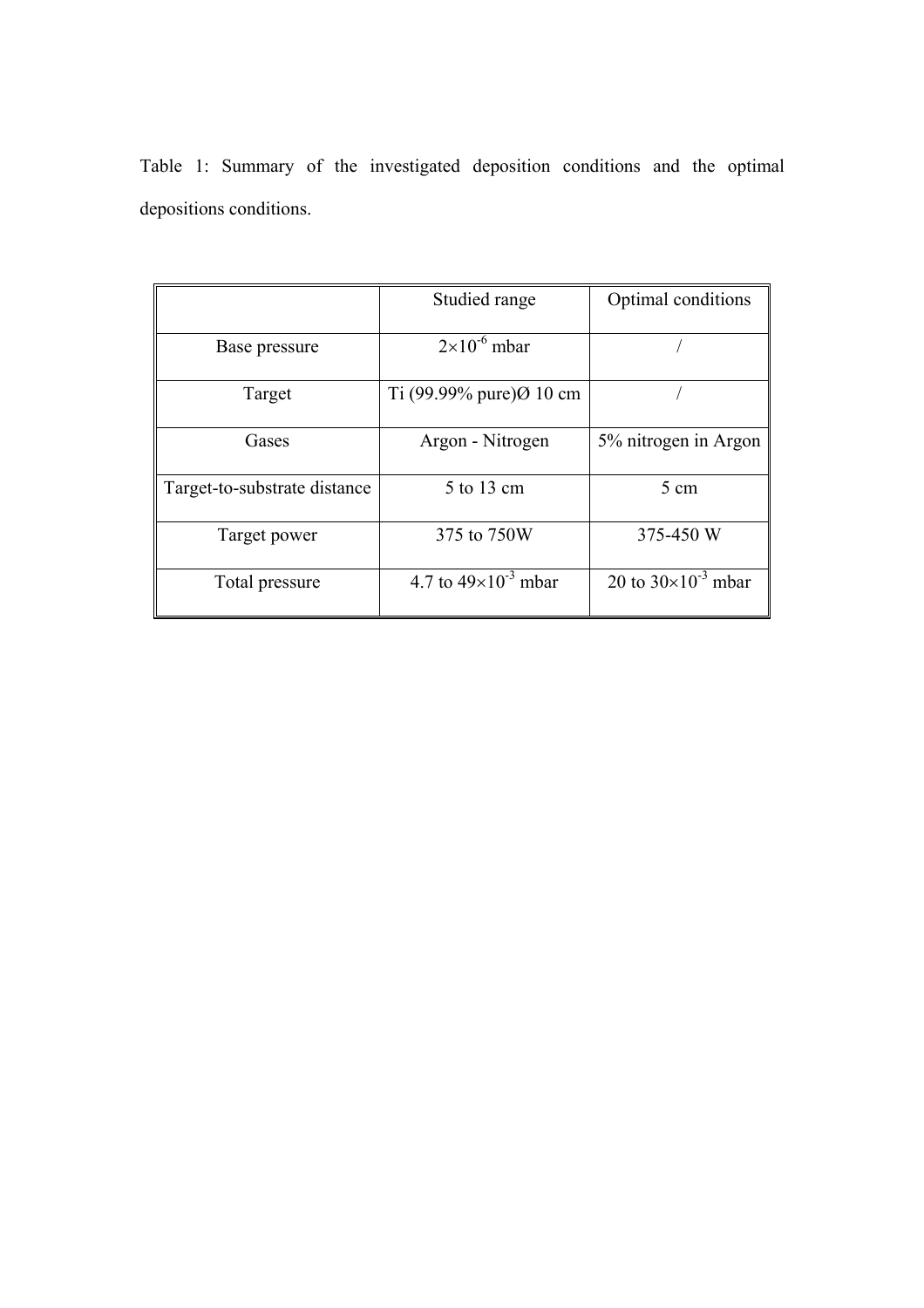Figures captions

Fig. 1: X-ray diffraction pattern of TiN films obtained at different nitrogen concentrations. Inset: variation of the mechanical stress of TiN as a function of the nitrogen concentration in the discharge gas.

Fig. 2: Variation of the mechanical stress (a) and the resistivity (b) as a function of the total pressure in the deposition chamber.

Fig. 3: Variation of the reflectance in UV-visible-NIR range of TiN films grown at different total pressures the deposition chamber.

Fig. 4: Scanning electron microscopy images of TiN films' surface deposited at low and high pressure (P=450 W,  $R_N$ =5 % and d=5 cm).

Fig. 5: FTPS spectra of boron doped diamond layer (B/C=4ppm)

Fig. 6: I-V characteristic of TiN contacts on boron doped diamond layer (B/C=18 ppm) after different annealing treatments.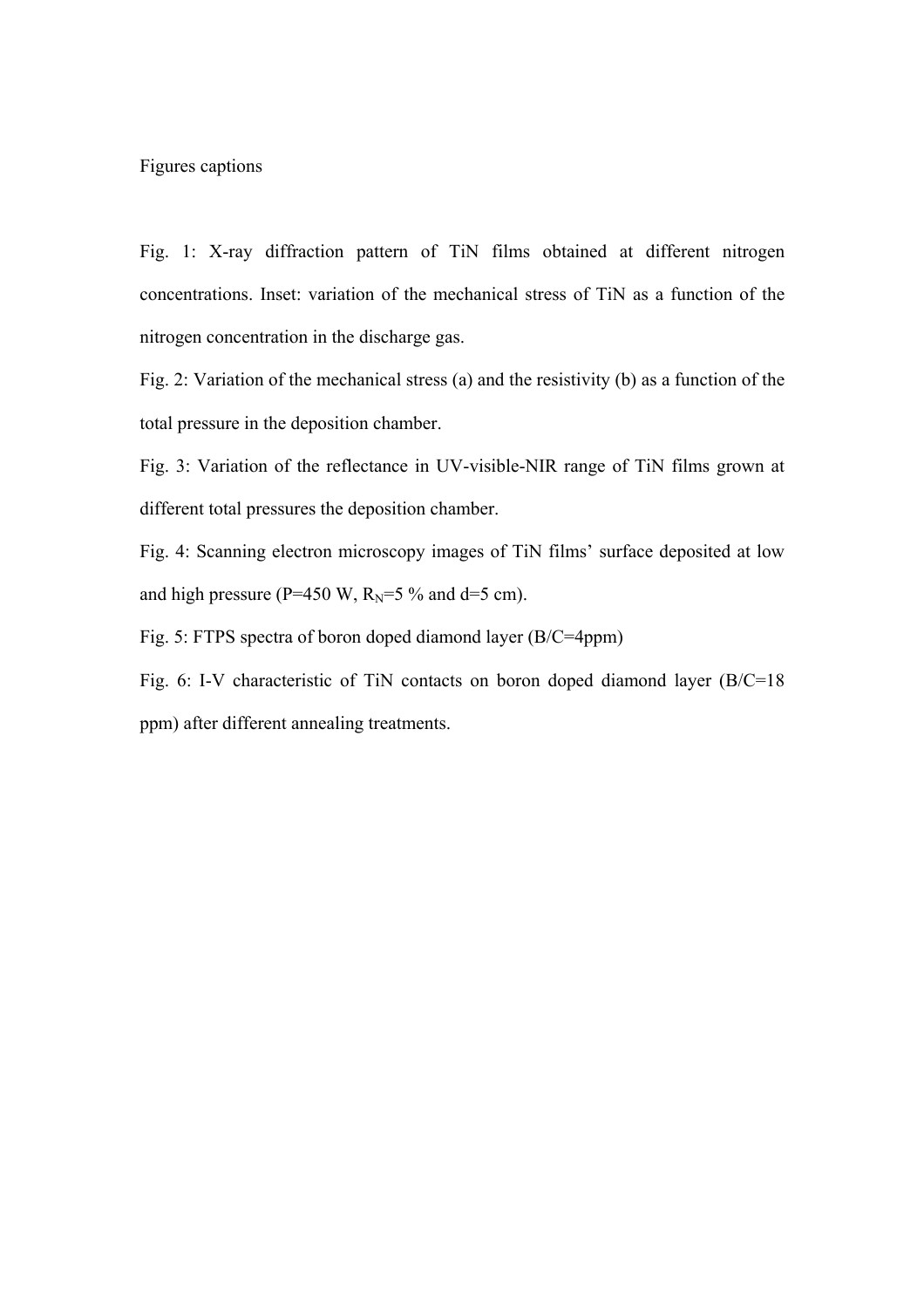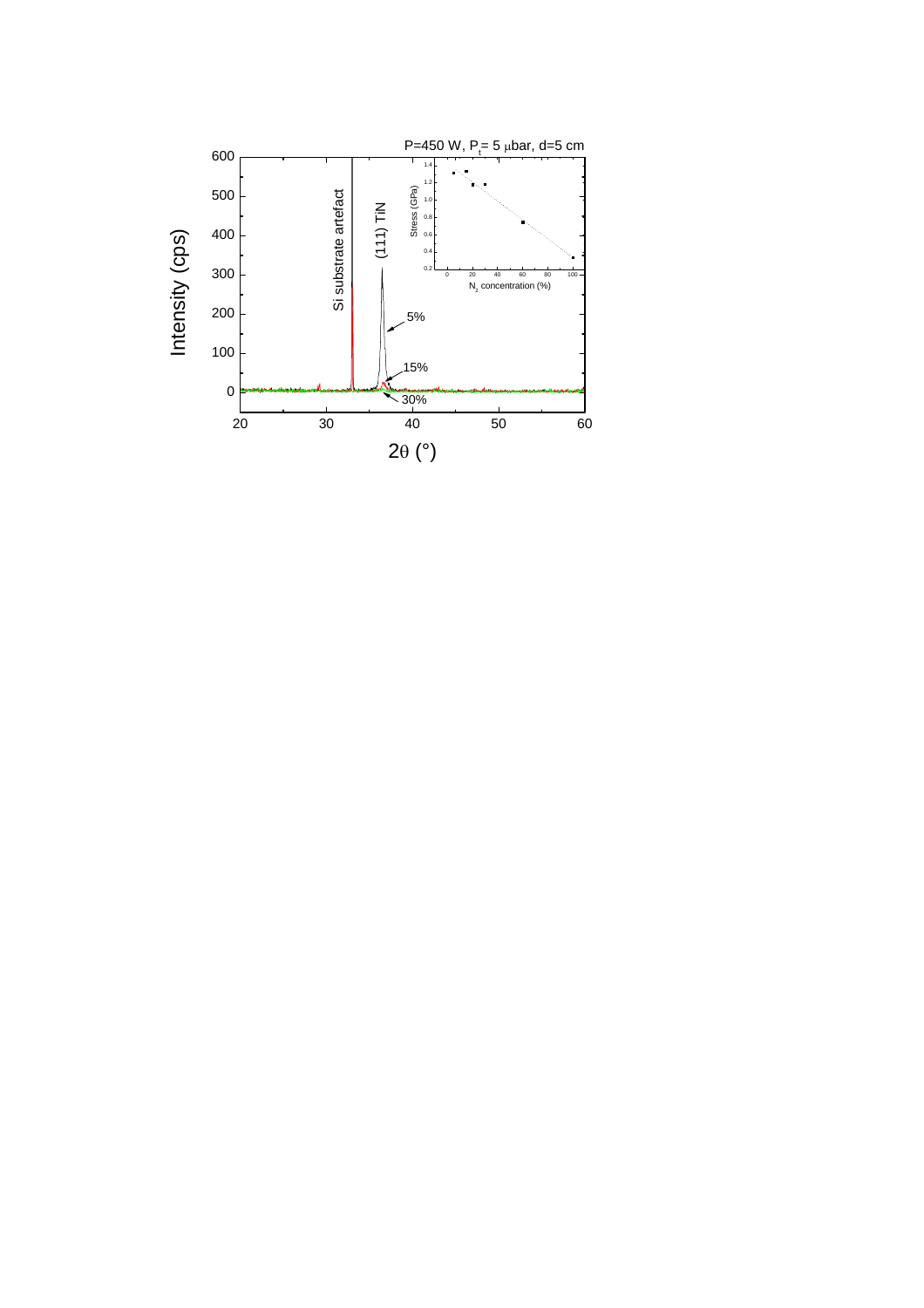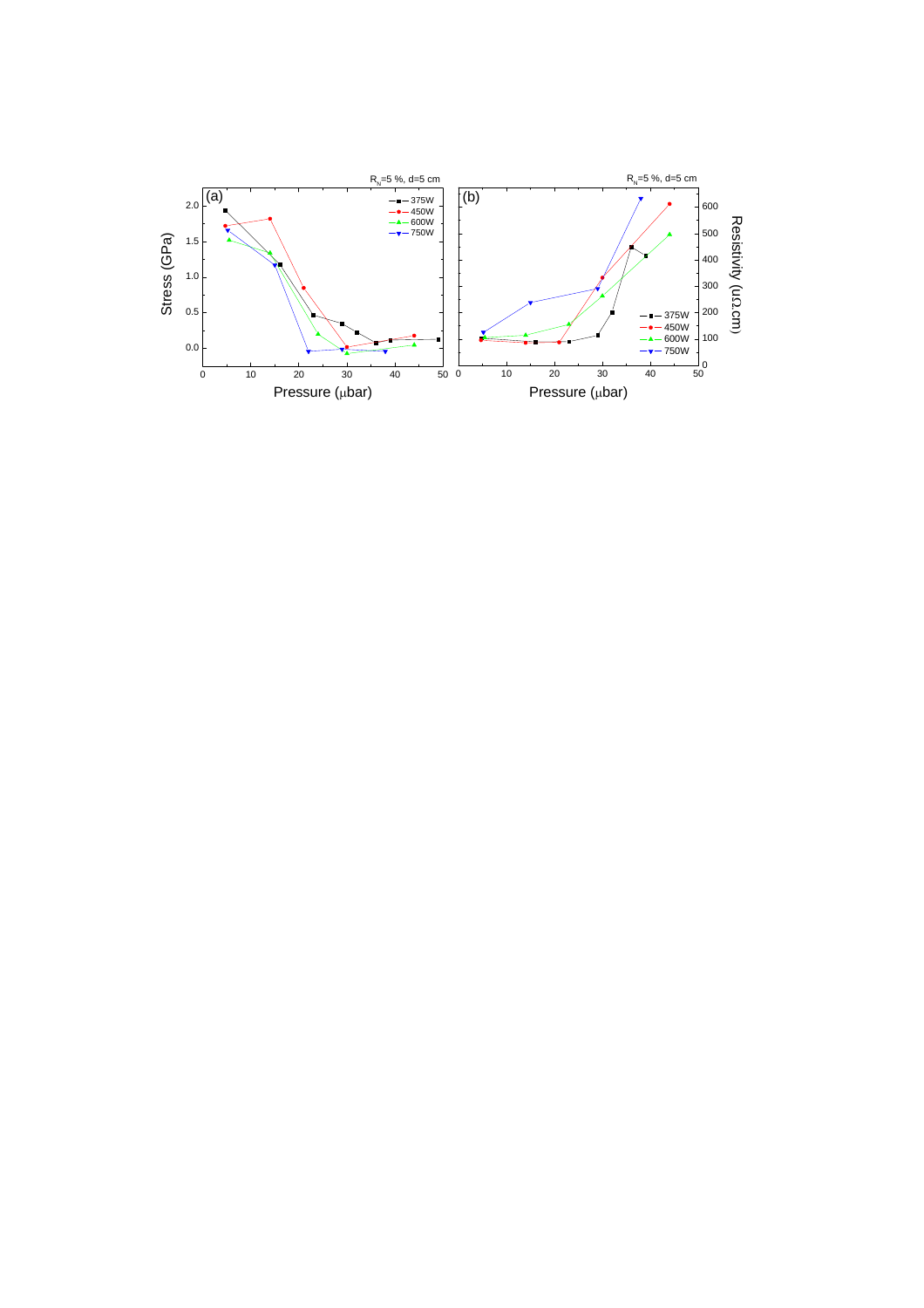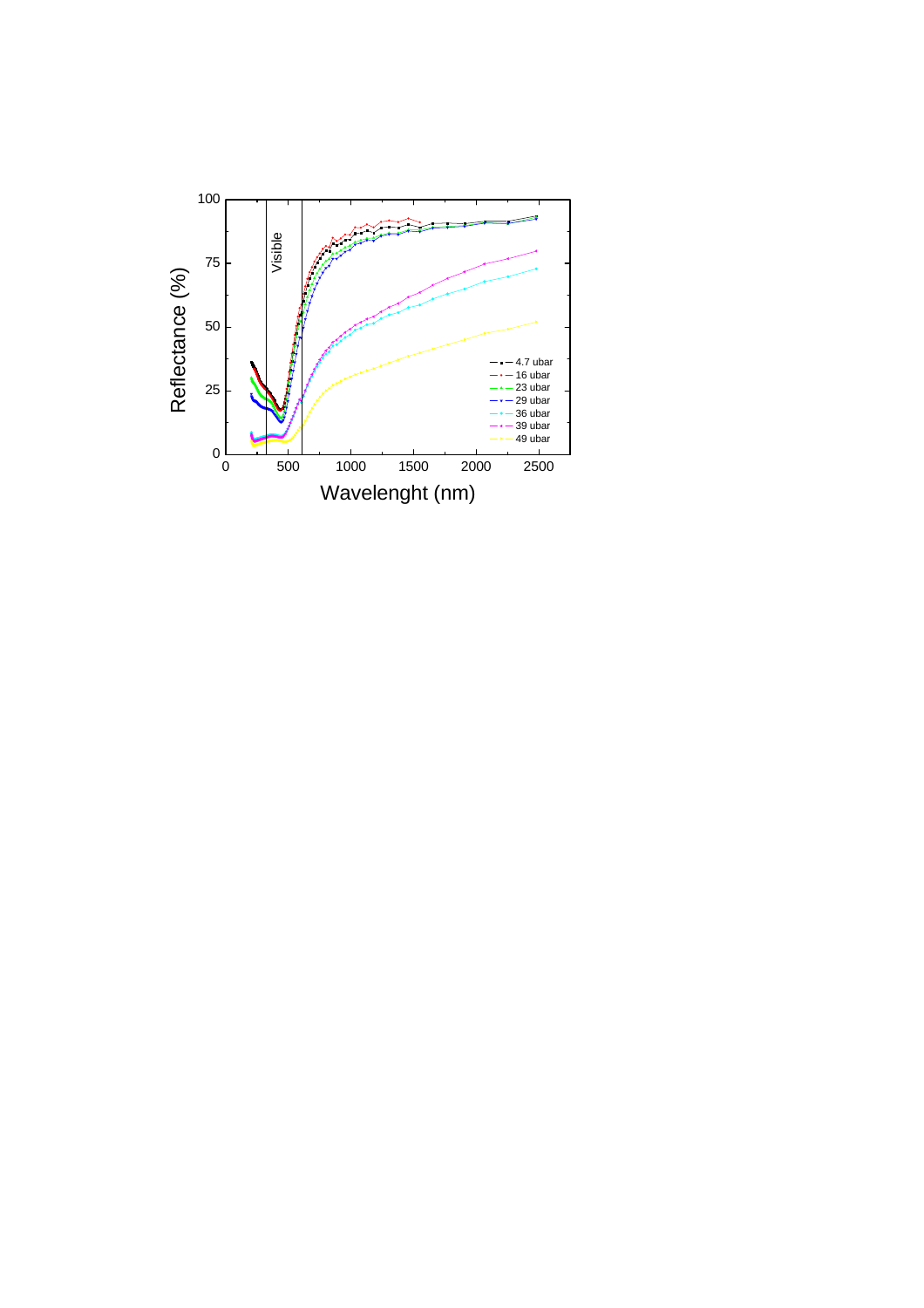

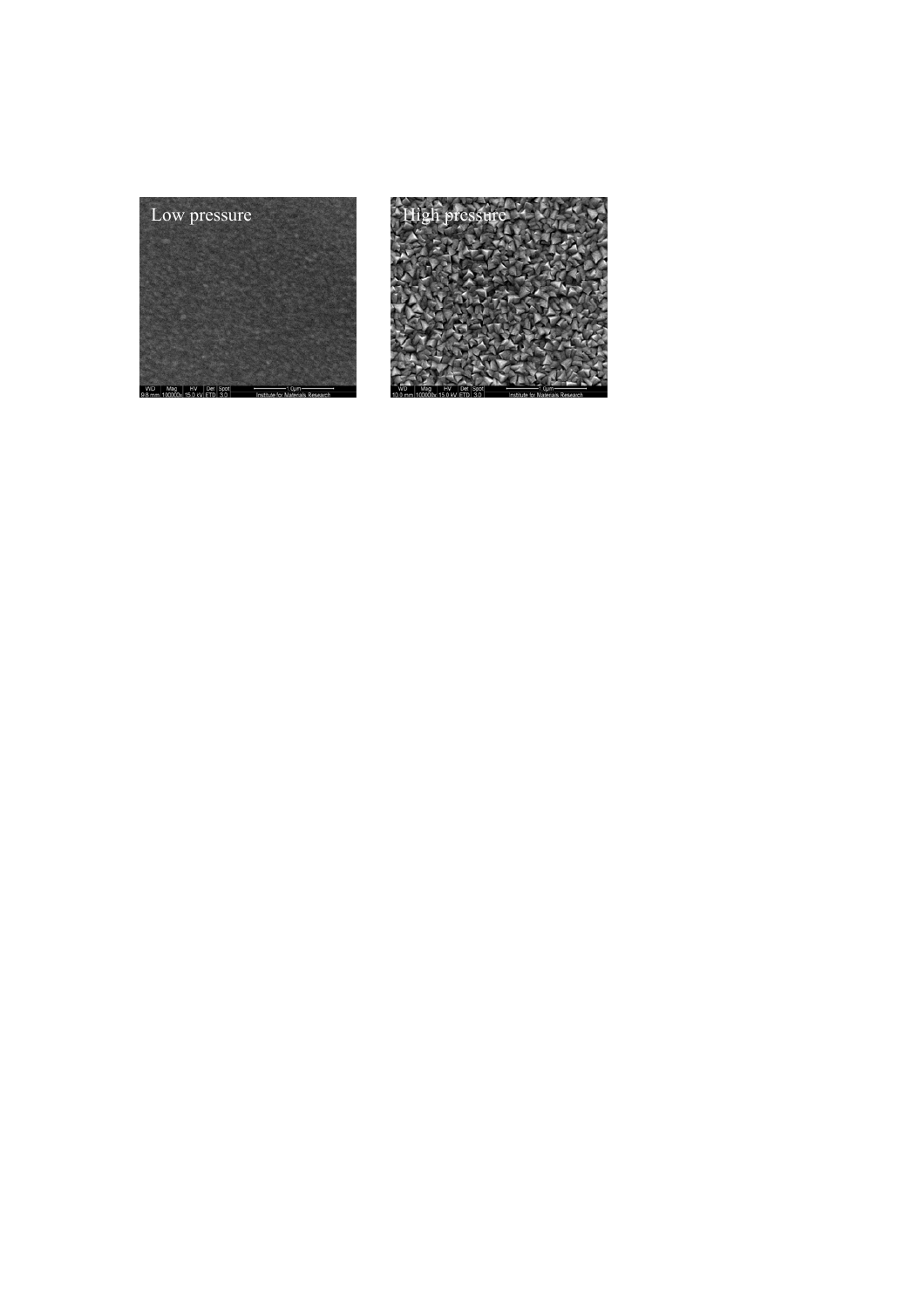